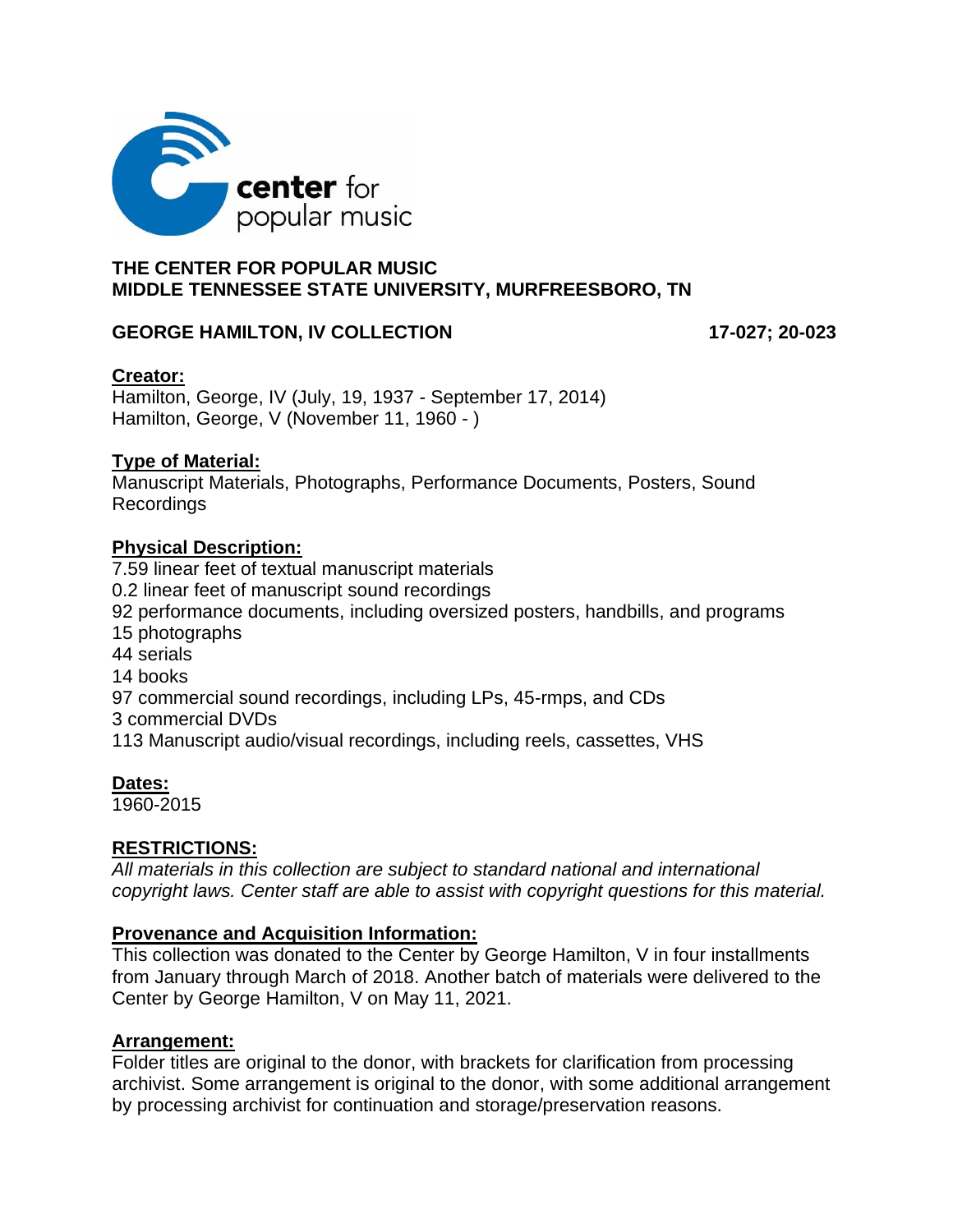# **Subject/Index Terms:**

Hamilton, George, IV, 1937-2014 Country music--1961-1970. Country music--1971-1980. Country music--1981-1990. Country music--1991-2000. Country music--2001-2010. Country music—England Country music festivals Country music radio programs. Musicals. Cline, Patsy, 1932-1963

## **Agency History/Biographical Sketch:**

George Hamilton, IV was born July 19, 1937 in Winston-Salem, North Carolina. He started his recording career at age 19 with the song "A Rose and a Baby Ruth." Shortly after moving to Nashville, Hamilton became a member of the Grand Ole Opry and recorded with RCA Records. Hamilton was deemed "The International Ambassador of Country Music" for his extensive touring throughout Europe and as host of country music television variety shows in Canada and the United Kingdom. In the 1990s, he played himself in the musical *Patsy,* based on the life of Patsy Cline. Later in Hamilton's career, he concentrated more on gospel music and maintained regular appearances on the Grand Ole Opry. George Hamilton, IV passed away on September 17, 2014.

# **Scope and Content:**

This collection consists of materials collected by George Hamilton, IV and his son, George Hamilton, V documenting Hamilton, IV's music career. The manuscript papers consist of handwritten notes and letters, contracts, newspaper clippings, articles photocopied from books, journals, newspapers, magazines, correspondence, photographs, posters, and programs.

### **Collection Contents (Box/Folder List):**

| Box # Folder #      | <b>Description</b>                                          |
|---------------------|-------------------------------------------------------------|
| Box 1               | <b>Manuscript Radio/Play Scripts</b>                        |
| Folder 1            | "Charlotte Country Music Story"                             |
| Folder 2            | "History of Country Music" [BBC] & "A Pickin and a Grinnin" |
| Folder <sub>3</sub> | History of the Railroad [BBC]                               |
| Folder 4            | "How the West was Sung" - folder one                        |
| Folder 5            | "How the West was Sung" - folder two                        |
| Box 2               | <b>Manuscript Televison scripts/materials</b>               |
| Folder 1            | BBC-TV [various 1970s]                                      |
| Folder 2            | <b>BBC [George Hamilton and Friends Show]</b>               |
| Folder <sub>3</sub> | BBC-TV - Northern Ireland 1981 series                       |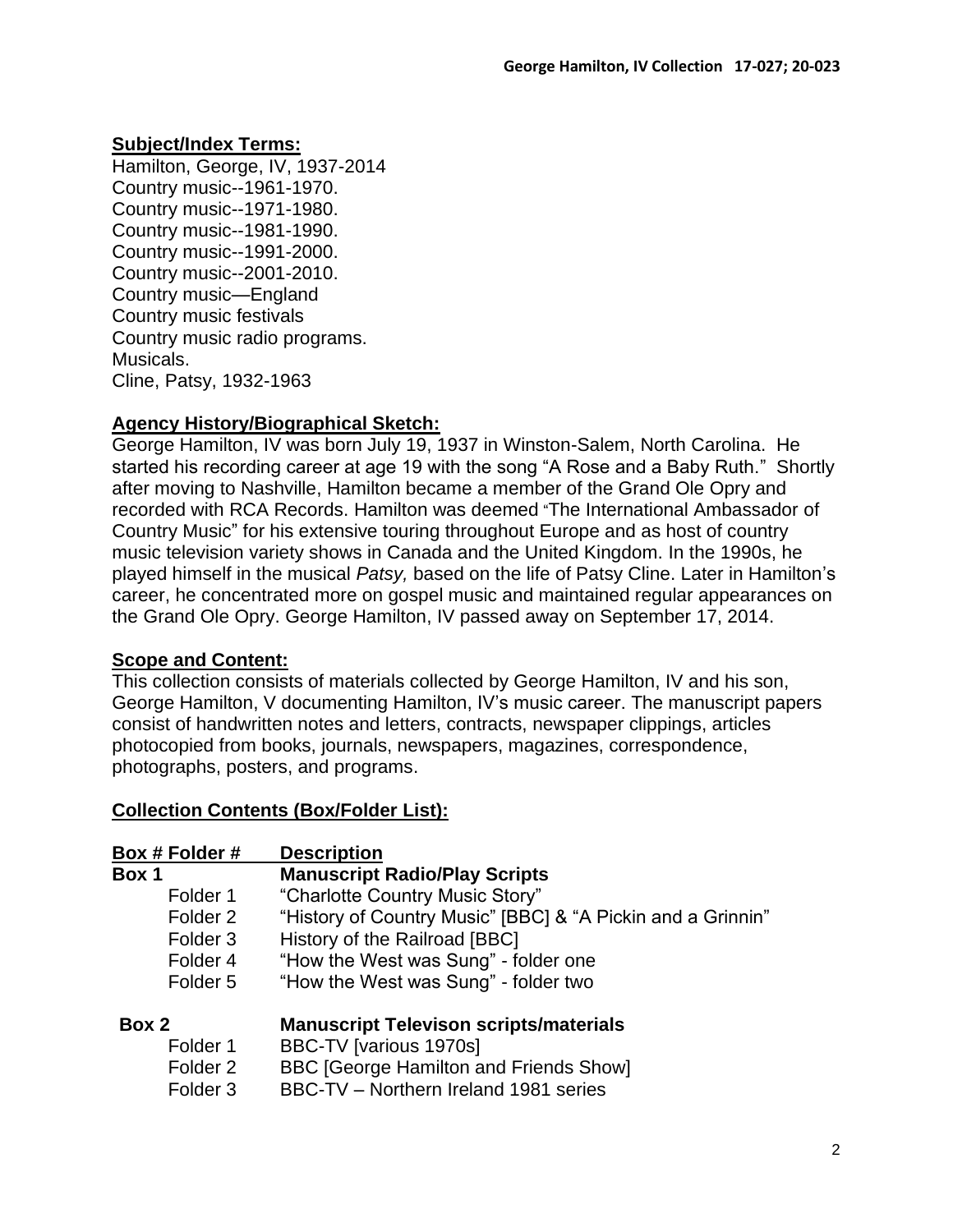- Folder 4 BBC & TNN TV Show International Country
- Folder 5 Belfast TV '83 series
- Folder 6 George IV Canadian TV Series
- Folder 7 TV Ireland
- Folder 8 Nashville Now / New Country [TV Shows]
- Folder 9 Gospel Country TNN-TV
- Folder 10 TNN Video dubs
- Folder 11 Potential TV Shows
- Folder 12 Patsy Cline Musical Theater Production
- Folder 13 Circle of Wood [song recording] [photos]

# **Box 3 Contracts**

- Folder 1 Acuff Rose Agency Contracts
- Folder 2 Billy Deaton Contracts
- Folder 3 Blade Agency Contracts [folder 1 of 2]
- Folder 4 Blade Agency Contracts [folder 2 of 2]
- Folder 5 Canada [contracts]
- Folder 6 Canadian TV Show Contacts
- Folder 7 Joe Taylor Agency Contracts

# **Box 4 Contracts - Paystubs**

- Folder 1 Nashville Network TNN
- Folder 2 UK & Ireland [contacts]
- Folder 3 Contracts- UK, Ireland, etc
- Folder 4 Various Business Stubbs & International
- Folder 5 Various Agencies Contracts & Bookings
- Folder 6 William Morris Contracts
- Folder 7 Paystubs Opry & Dollywood [redacted]

# **Box 5 International Tours**

- Folder 1 Czech '74 Ribbons
- Folder 2 Czechoslovakia
- Folder 3 Czech Republic 2010
- Folder 4 Czechoslovakia V.I.P. #1
- Folder 5 Russia / Czech
- Folder 6 Netherlands & Belgium
- Folder 7 Floralia Holland [Country Fest]
- Folder 8 Finland & Norway
- Folder 9 Scandinavia
- Folder 10 Early England 1969 etc.
- Folder 11 1st UK Tour
- Folder 12 Germany

- **Box 6 International Tours, Correspondence, Set lists**
	- Folder 1 Hungary Romania
	- Folder 2 Japanese Songs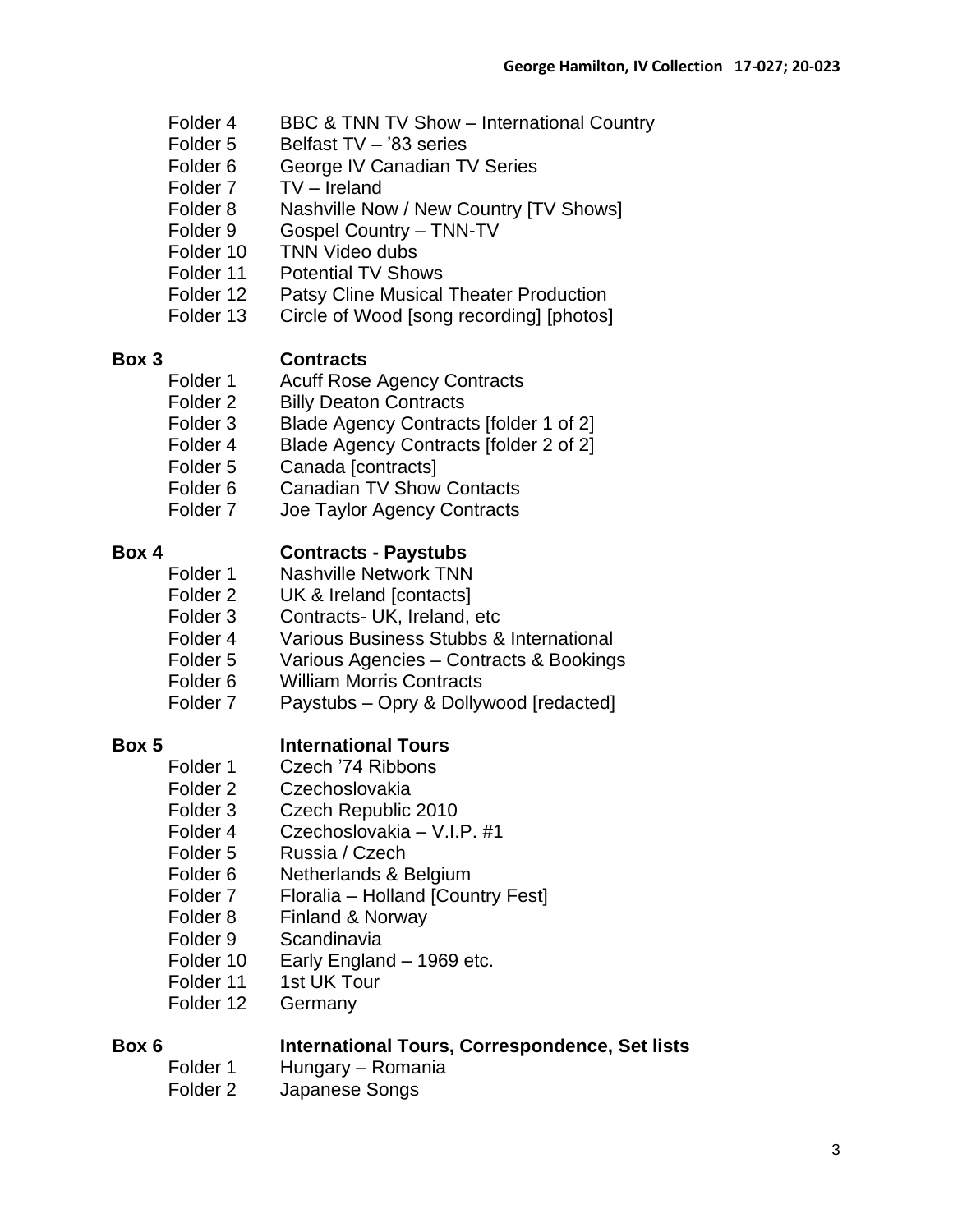- Folder 3 Far East
- Folder 4 Dr. Kenji Nagatomi Japan
- Folder 5 Moscow Prague 1974
- Folder 6 Moscow / Prague
- Folder 7 N.Z. Tours '80, '81 [New Zealand]
- Folder 8 Poland
- Folder 9 Warsaw, Poland
- Folder 10 Michael 'Lonestar' Poland
- Folder 11 Lonestar
- Folder 12 Fan Letters
- Folder 13 Various letters
- Folder 14 Various 'industry' letters
- Folder 15 Georges Hamilton IV ads & promo
- Folder 16 Canadian V.I.P sets & songs
- Folder 17 Canadian sets & songs
- Folder 18 Sets with George V
- Folder 19 Setlists with Lyrics
- Folder 20 setlists
- Folder 21 more setlists
- Folder 22 Possible future songs to record? (some "Little Jewels")

## **Box 7 Friends of IV – Press releases**

- Folder 1 Hank [Williams] Memorial Service
- Folder 2 "Hank" [Williams]
- Folder 3 Hank Williams Irish DJ Tom Jones
- Folder 4 Lycrecia Williams
- Folder 5 Grant Tuner WSM / Opry Announcer [photos]
- Folder 6 Charlie Dick & Winchester, VA
- Folder 7 Pete Sayers
- Folder 8 Colonial Records & Orville B. Campbell
- Folder 9 Don Ange Bio '83
- Folder 10 John D. Loudermilk
- Folder 11 George IV & V
- Folder 12 [Gordon Lightfoot Sheet music]
- Folder 13 Press Releases & Itineraries
- Folder 14 Press Releases
- Folder 15 Press Releases
- Folder 16 Promo / Electrotype Letters
- Folder 17 Various Press
- Folder 18 Country Press
- Folder 19 Country Gospel Press

### **Box 8 Programs and Press**

- Folder 1 George Hamilton IV Souvenir Books
- Folder 2 Seasonal Theater Schedule
- Folder 3 Small posters & Handbills
- Folder 4 Programs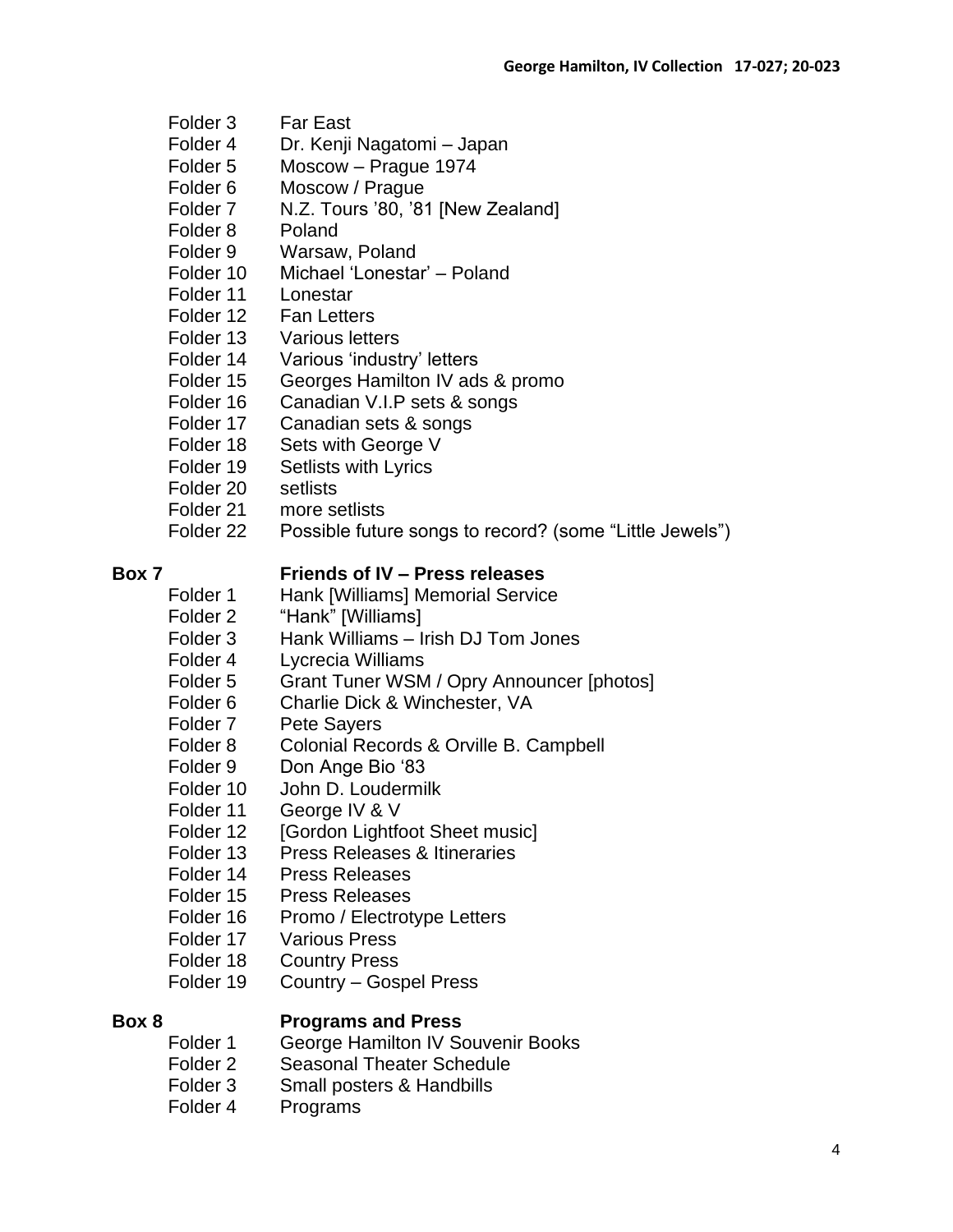| Folder <sub>5</sub> | Programs – concerts & festivals |
|---------------------|---------------------------------|
|                     |                                 |

Folder 6 Various magazines

### **Box 9 Manuscript News Material**

Folder 1 Various Magazines

Folder 2 Newspaper Clippings

Folder 3 Newspaper Clippings

### **Box 10 Manuscript News Material**

- Folder 1 Newspaper clippings
- Folder 2 Newspaper clippings
- Folder 3 Newspaper clippings
- Folder 4 Newspaper clippings

## **Box 11 Restricted materials**

[All items in this folder have been redacted and available in other parts of the collection]

- Folder 1 Acuff Rose Agency Contracts [box 3, folder 1]
- Folder 2 Blade Agency Contracts [folder 1 of 2] [box 3, folder 3]
- Folder 3 Blade Agency Contracts [folder 2 of 2] [box3, folder 4]
- Folder 4 Canada [contracts] [Box 3, folder 5]
- Folder 5 Canadian TV Show Contacts [Box 3, folder 6]
- Folder 6 Joe Taylor Agency Contracts [box 3, folder 7]
- Folder 7 Nashville Network TNN [Box 4, folder1]
- Folder 8 UK & Ireland [contacts] [box 4, folder 2]
- Folder 9 Various Business Stubbs & International [box 4, folder 4]
- Folder 10 Various Agencies Contracts & Bookings [box 4, folder 5]
- Folder 11 William Morris Contracts [box 4, folder 6]
- Folder 12 Paystubs Opry & Dollywood [redacted] [box 4, folder 7]

# **Box 12 Manuscript Sound Material**

| <b>Ray Price</b>          | There's Always Me Demo                       |
|---------------------------|----------------------------------------------|
| K. Kristofferson          | When I loved Her Demo                        |
| Jimmie Hayes              | Sit At My Table Demo                         |
| Jimmie Hayes              | Give Me Your Heart Demo                      |
| Jimmie Hayes              | Life Time of Heartaches Demo                 |
| Jimmie Hayes              | Between The Two Of Us Demo                   |
| Ira & Charlie Louvin      | The Family Who Prays (Shall Never Part)      |
|                           | Demo                                         |
| Kenny Kenton and his Kats | Won't You / Yukon Rock                       |
| <b>Bill Anderson</b>      | It Just Don't Take Me Long to Say Good-Bye / |
|                           | In Case You Ever Change Your Mind            |
| <b>Acuff Rose</b>         | A Poor Man's Bouquet                         |

# **Materials Cataloged Separately:**

Per Center policy, certain formats are cataloged separately for accessibility. These include serials, Reading Room books, rare books, performance documents, and sound recordings. The Reading Room books are searchable through the MTSU Walker Library